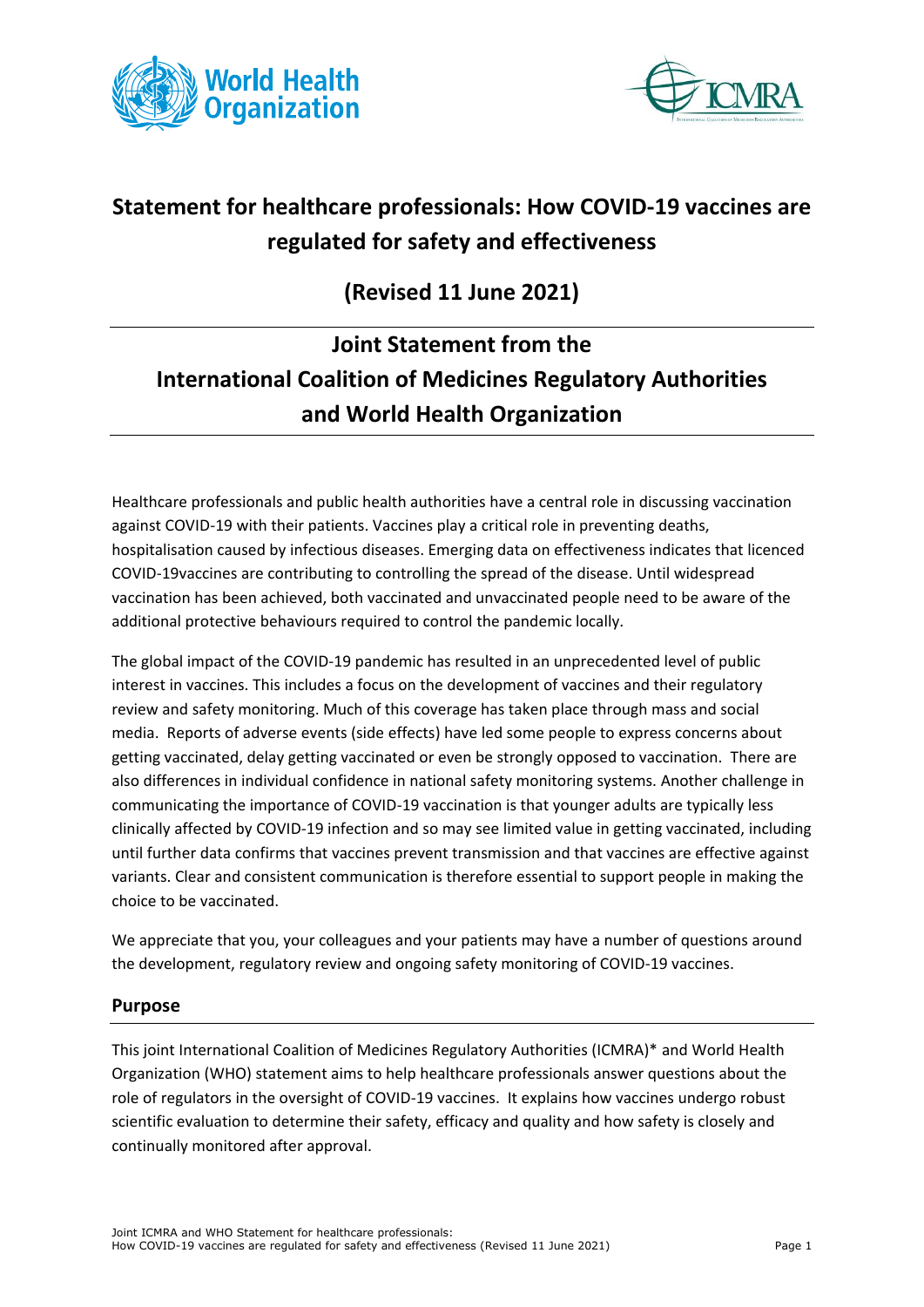



Vaccination has been shown to contribute to reducing deaths and severe illness from COVID-19, and to reduce the transmission of COVID-19. Vaccinating as many people as possible and reducing the spread of disease is important. Vaccination of a significant proportion of the population also protects vulnerable people, including those who cannot receive vaccines, or the small proportion of people who might remain at risk of infection after vaccination. Failure to vaccinate widely also enables continued circulation of the virus and the generation of variants, including some that may pose a greater risk. Widespread vaccination will help prevent people from having to go to hospital and contribute to fewer people getting sick, ultimately alleviating the burden of COVID-19 on healthcare systems. It will also help allow a return to normal societal functioning and the re-opening of economies.

## **Vaccines and the regulatory process**

#### **How do regulatory authorities evaluate COVID-19 vaccines?**

Regulators rigorously evaluate scientific and clinical evidence provided by vaccine manufacturers. Vaccine manufactures are legally obliged to follow defined standards in the data they provide, and their clinical research and manufacturing operations are subject to regulatory oversight. Either full or summary data from clinical trials is made available following vaccine evaluation. Each vaccine is thoroughly assessed for safety, efficacy and quality to determine whether it can be approved for use. Regulators use available scientific evidence from preclinical laboratory research, human clinical trials, and manufacturing information to assess benefits and risks of candidate vaccines.

Regulators may seek additional expert advice from independent scientific advisory committees to help inform their decision on whether to approve a vaccine. These committees are made up of experts in science, medicine (including infectious diseases) and public health, and often include consumer and healthcare professional representatives.

Public health agencies have a different role than regulatory authorities. They develop and deliver vaccination programmes, often working with their expert immunisation technical advisory committees. This includes prioritising and designating populations for vaccination with specific vaccines, issuing additional recommendations and providing information more broadly about vaccines and immunization. They also collaborate with regulators to monitor the safety of vaccines after they are approved for use.

Globally, the public can have confidence in the rigour of the process used to scientifically evaluate the safety, efficacy and quality of vaccines before they are approved for use in the wider population.

#### **Safety evidence prior to potential regulatory authorisation:**

Safety evidence is an essential part of each regulatory submission for a COVID-19 vaccine. It is gathered during all phases of the vaccine development process. Robust assessment of safety is carried out in the clinical trials and submitted to regulators for review as part of the approval process.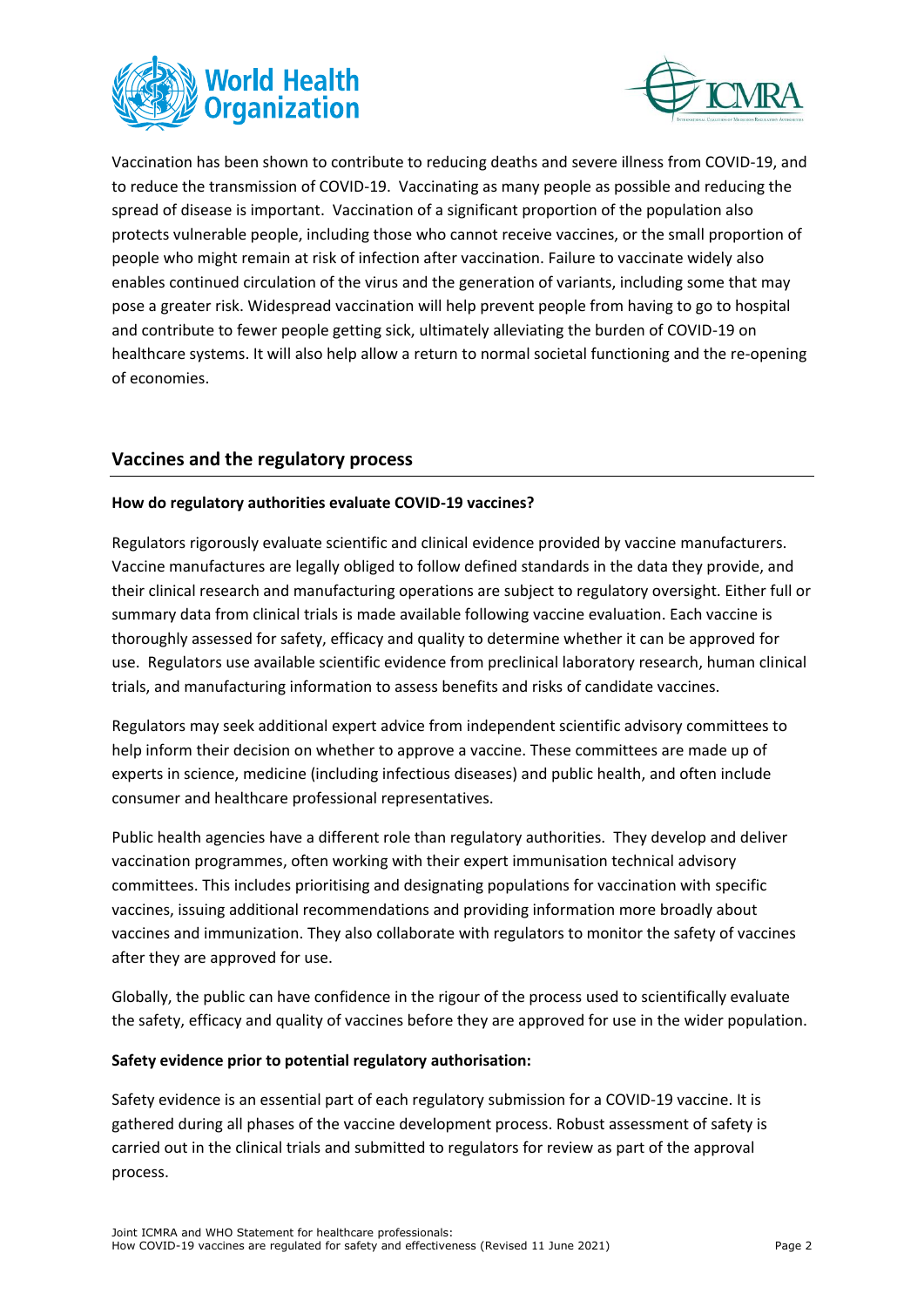



All adverse events need to be examined and reported in the regulatory submission by the companies for a marketing licence. Typically, regulators will require that participants in clinical trials have been followed for at least 1-2 months after receiving their final vaccine dose. Generally, based on previous experience with vaccines, most adverse events occur within such timeframes, though rare adverse events might not be recognised until after wide population use. There will also be longerterm (for example for 6-12 months or more) follow-up of those who participated in the earlier phases of the clinical trials of each vaccine. Many trial participants will also be followed for at least one year to assess the duration of protection and longer-term safety of individual vaccines, and safety data from these longer-term trials will be carefully reviewed by regulators as part of postapproval monitoring of safety.

#### **Efficacy:**

Apart from information on the types of immune responses induced by the vaccine, companies must submit data from well-designed clinical trials to regulators to demonstrate that the vaccine prevents COVID-19. The data showed there were sufficient numbers of people included in the clinical trials receiving the vaccine so that the efficacy of the vaccine can be accurately measured (generally at least 10,000 and usually 15,000 or more people who receive the vaccine, in addition to those in the control arm). Populations in clinical trials should include a range of age groups and people with comorbidities. Given the disproportionate impact of COVID-19 on older people, COVID-19 vaccine clinical trials have included significant numbers of older participants.

Vaccine clinical trials for a new candidate vaccine showed that vaccines very significantly reduced COVID-19 in people who were vaccinated, compared to a control group of people who did not receive the vaccine, through a reduction in numbers of laboratory confirmed SARS-CoV-2 infections.

#### **Quality:**

Any COVID-19 vaccine that receives regulatory authorisation must be manufactured according to internationally accepted stringent regulatory standards of good manufacturing practices (GMP). Regulators review data to confirm that the manufacturing process at each production site is wellcontrolled and consistent. This will include data on the composition and purity of the vaccine and its potency, as well as data on every step of manufacturing and on the controls used to ensure that each batch of vaccine is consistently of a high quality. Data on vaccine stability must also be provided before a vaccine can be approved. After approval, batches may also undergo evaluation by individual national regulatory authorities to ensure they meet national requirements, before they can be supplied.

#### **Monitoring safety and effectiveness after vaccine approval:**

After a vaccine is approved for use, regulators conduct robust effectiveness monitoring as well as monitoring of safety and risk minimisation activities (pharmacovigilance). They need to continuously monitor vaccine safety to ensure that the benefits of the vaccine continue to outweigh the risks. Regulators do this by: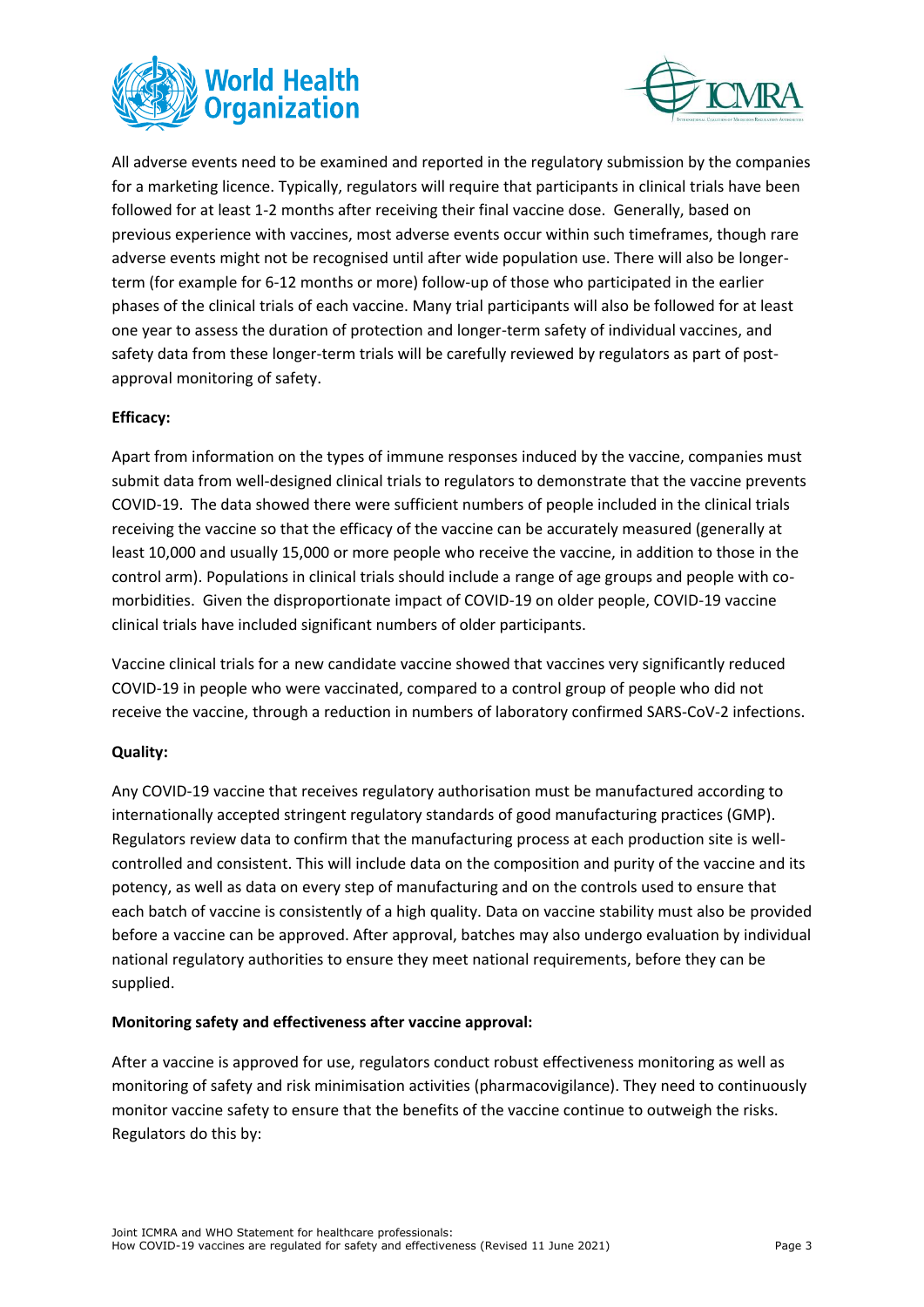



- Reviewing and analysing adverse events reported by healthcare professionals and consumers and requiring industry vaccine companies (sometimes called "sponsors") to report to regulators on adverse events received both within the regulator's home country and globally;
- Many regulators will implement enhanced passive surveillance systems. These include systems to rapidly compare numbers of suspected side effects reported with vaccines to the numbers of events expected to occur by chance, and include access to near real-time data on vaccine usage in different settings. Several regulators also implemented traceability systems for different vaccine brands and batches;
- Taking rapid action to mitigate risks, also considering the information about emerging safety issues shared among regulators and researchers through international collaboration;
- Reviewing medical literature and other sources of new safety information;
- Requiring vaccine manufacturers to continue safety surveillance from the ongoing clinical trials of their products; and
- Many regulators also require vaccine manufacturers to have risk management plans describing how they will monitor and minimise risks, including further epidemiological studies, associated with their vaccines.

It is very important that healthcare professionals not only diligently report any adverse events they see in their patients, but also encourage people who are vaccinated to immediately report adverse events to their healthcare professionals or to the medicines regulator in countries where direct reports from members of the public are accepted by the regulator. Reporting all relevant events helps regulators assess the possible role of the vaccine in causing the adverse event and assists in identifying safety issues relating to newly introduced vaccines.

As part of the safety monitoring and review of all suspected side effects reporting for vaccines, regulators have developed lists of "Adverse Events of Special Interest". These lists include some events that have been associated with other vaccines (for example anaphylaxis). Others are included on these lists because they are serious events that are important to monitor extremely closely, even though there is no evidence that they are causally associated with specific vaccines. Having information on the background rates of these events that would be expected in people who have not received a vaccine will help ensure that any increased reporting of these events can be quickly detected and thoroughly investigated by regulators.

The widespread use of COVID-19 vaccines, including in the elderly and in patients with underlying health conditions, will unfortunately mean that there will be deaths and serious illnesses that are purely coincidental and unrelated to vaccinations. The job of each regulator, together with the relevant medical experts and vaccine manufacturers, is to determine causality. There will be a special focus on monitoring safety in some groups of people, such as pregnant women, persons with severe pre-existing illness, older people, children, and in people also receiving vaccines for prevention of other diseases.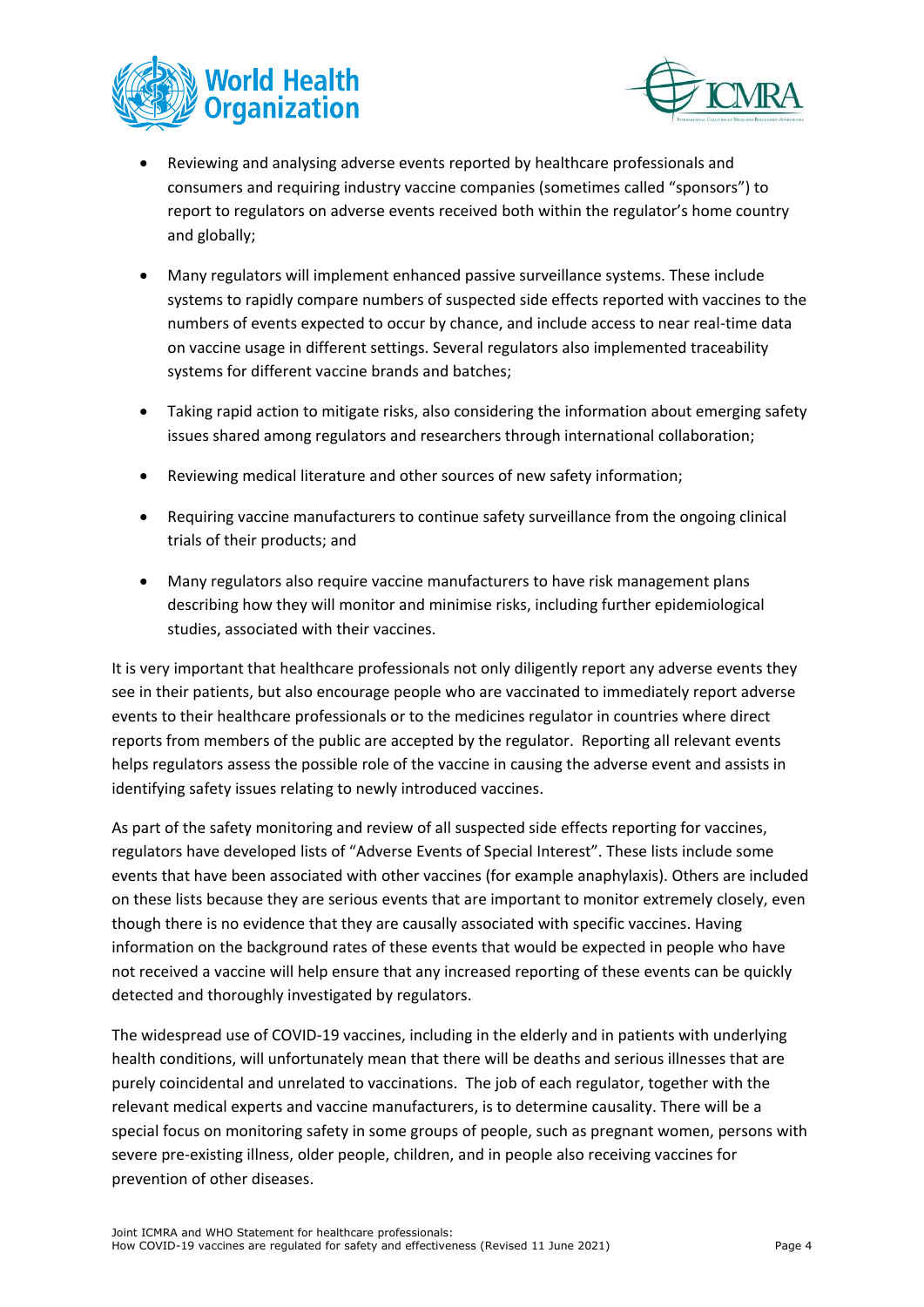



Regulators, often in collaboration with public health authorities, are able to take decisive action if a safety issue is identified. These actions might include: issuing safety communications for patients, healthcare professionals and the community; updating the product information or consumer information for the vaccine; preventing the release of a particular batch of vaccine; and, taking other regulatory actions such as restriction of vaccine authorisation to a particular subgroup of the community or revocation of authorisation.

## **Commonly-reported adverse events**

The most commonly-reported events with COVID-19 vaccines are expected vaccine side effects, such as headache, fatigue, muscle and joint pain, fever and chills and pain at the site of injection. The occurrence of these adverse events is consistent with what is already known about the vaccines from clinical trials.

## **Adverse events of special interest**

Regulators approve and maintain an approval of a vaccine only if they determine that the known and potential benefits of the vaccine outweigh its known and potential risks.

Anaphylaxis is a very rare side effect that may occur with any vaccine. There have been some other reported adverse events which include facial weakness, seizures, loss of sense of taste or small and cardiac events, but none are confirmed to be causally related to the vaccines.

#### *mRNA vaccines*

The major adverse event of special interest reported for these vaccines, which include the Pfizer and Moderna vaccines is anaphylaxis. Regulators carefully review the reports of possible anaphylaxis to determine whether they are consistent with true anaphylaxis and whether they may have been caused by the vaccine. Anaphylaxis reports remains very rare (in the order of 10 cases per million vaccinated).

Guidance on the management of possible anaphylaxis is included in the Product Information/Label for these vaccines. Routine vaccination procedures include keeping people under observation for at least 15 minutes after vaccination and having appropriate medical treatment on hand so that anaphylaxis can be rapidly managed. These vaccines should not be given to people with a known history of a severe allergic reaction to any of the vaccine components. A second dose of mRNA vaccine should not be given to those who have experienced anaphylaxis to the first dose.

There have been some other reported adverse events which include unusual bleeding, facial weakness, seizures, loss of sense of taste or smell and cardiac events. Regulators monitor and carefully review if there is a causal relationship between the vaccines with those adverse events,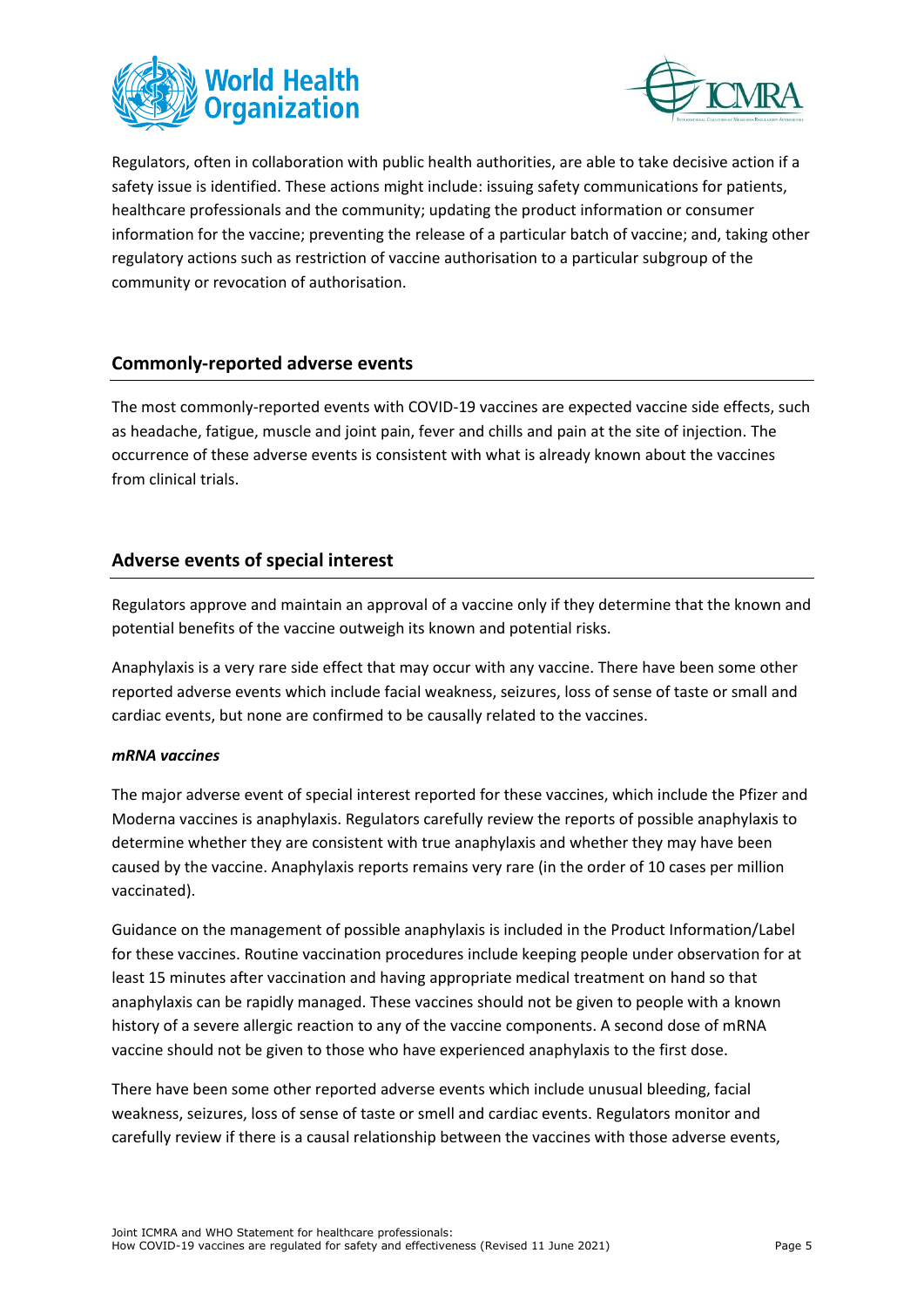



and, if appropriate, they will be included in Product Information / Product Label of vaccines of concern. Overall, the current evidence does not suggest a causal relation

#### *Adenovirus vector vaccines*

These include the AstraZeneca, Janssen, Gamaleya and CanSino Biologics vaccines. Internationally, the AstraZeneca and Janssen COVID-19 vaccines have been associated with a very rare and unusual clotting syndrome involving thromboembolic events (blood clots) with thrombocytopenia (low blood platelet count). This condition has been termed Thrombosis with Thrombocytopenia Syndrome (TTS). Medicines regulators are meeting regularly to share information about cases to better characterise this risk and understand this syndrome. Less information is available internationally about adverse events following the Gamaleya and CanSino Biologics vaccines.

The overall number of reports received of blood clots in the veins or arteries (including venous thrombosis or venous thromboembolism) occurring without thrombocytopenia is no higher than the expected background population rate for the more common type of blood clots in most countries.

The spontaneous reporting rates of thromboembolic events with thrombocytopenia vary by country and the precise incidences are difficult to estimate, but for the AstraZeneca vaccine, based on substantial use in Europe and the UK, the frequency of such events is very rare. Available estimates are of the order of 10-15 per million people vaccinated (note that for some countries this statistic is based on the numbers of reports of suspected cases of TTS rather than numbers of confirmed cases). Thromboembolic events with thrombocytopenia have also been reported in the United States for the Janssen vaccine, at a rate of about 2-3 per million doses administered. National regulators are continuing to monitor the issue closely and to publish up to date information on the numbers of cases reported and the latest estimates of the incidence.

The cases of thromboembolic events with thrombocytopenia after vaccination were mainly reported for younger rather than older individuals. This, together with the risk of serious illness or death associated with COVID-19 being much higher in middle-aged and older people, has led public health authorities in some countries to recommend that vaccination with the Astra Zeneca vaccine not be initiated in younger individuals.

Healthcare professionals should be alert to the signs and symptoms of thromboembolism and thrombocytopenia as well as coagulopathies after vaccination as TTS requires specific management. Vaccinated individuals should be instructed to seek immediate medical attention if they develop symptoms such as a severe or persistent headache, blurred vision, shortness of breath, chest pain, leg swelling, persistent abdominal pain or unusual skin bruising and/or petechiae (tiny purple, red, or brown spots on the skin) mostly occurring within around 4-20 days after vaccination, although some cases have been reported later than 20 days post vaccination. This information is in the Product Information / Product Label of the vaccines as approved by regulators.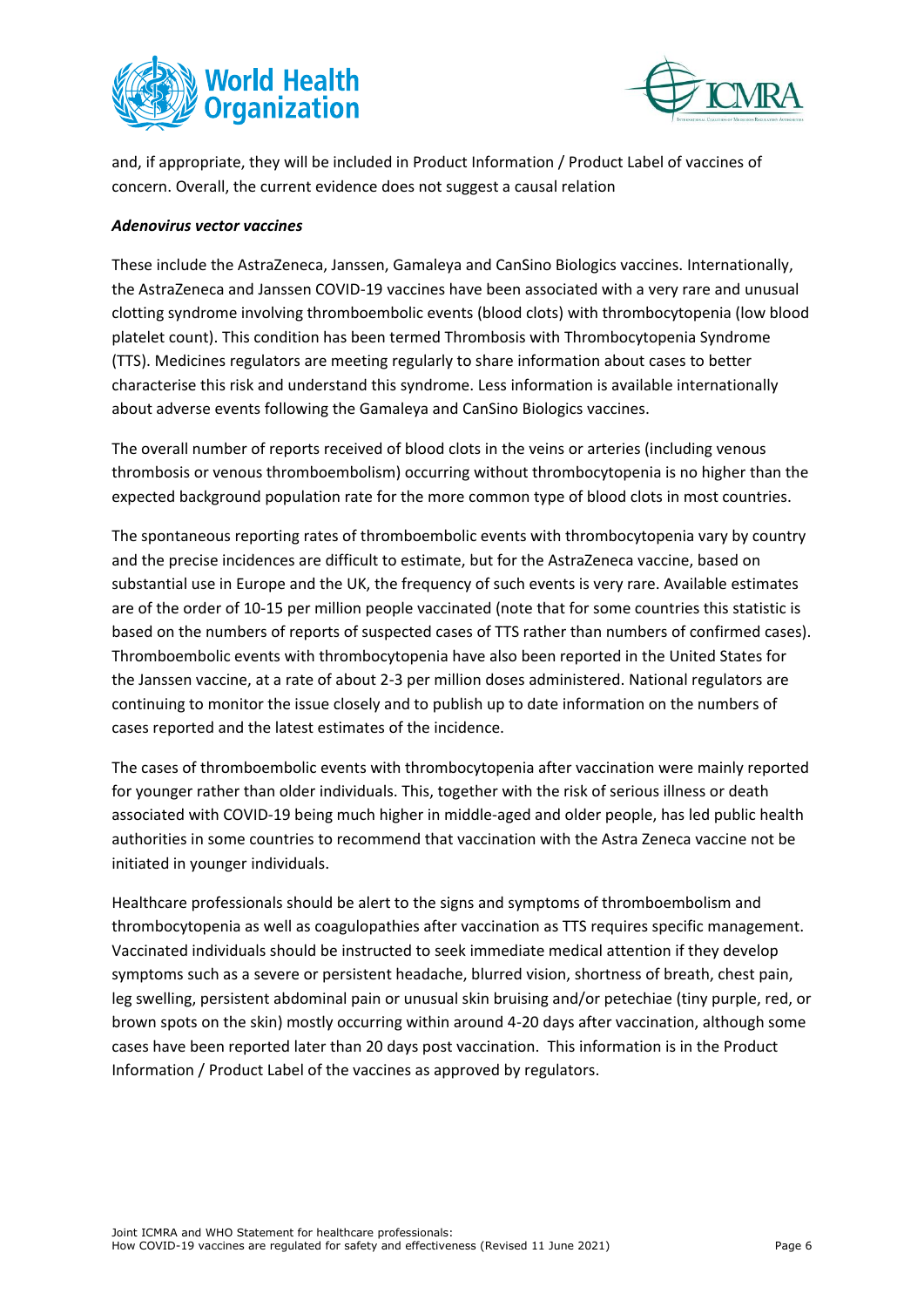



### **Questions and Answers on COVID-19 vaccines**

## **Q: How have the vaccines been developed so quickly? Does this mean that their safety and efficacy has been compromised?**

A: The speed of development of COVID-19 vaccines has been unprecedented for several reasons, but the safety and efficacy requirements for vaccines have not been compromised, Vaccine development was facilitated by:

- **New technologies adapted from the development of other vaccines** mRNA vaccines were developed for COVID-19 very rapidly after the sequence of the COVID-19 virus was determined, but the underlying technology had been under development since much longer and production could be scaled up very quickly. The adenovirus technology used for adenovirus vector vaccines was first tested with SARS, MERS and Ebola virus over the last 20 years, and so was able to be adapted quickly to COVID-19, which has several similarities to these viruses.
- **Clinical trial successes** it has been possible to rapidly recruit large numbers of volunteers into clinical trials and, with unfortunately high rates of infection in several countries, to complete trials with 10,000-50,000 people in a short period of time. Under normal circumstances, it may take many months or even a few years to carry out trials of this size to determine whether a vaccine is effective.
- **Very close collaboration** between regulators, industry and clinical researchers enabled clear indications of regulatory requirements and early access to results.
- **Intensive and insightful research** researchers predicted that the "spike protein" on the virus would be a good target for vaccine development, and almost all vaccines have been designed to induce a response to this protein. So far, the spike protein has produced a strong immune response in those vaccinated, and for those vaccines that have reported clinical results are highly protective from COVID-19 disease.
- **The massive financial investment** by governments, industry and philanthropic organisations in vaccine development and the re-direction of much of the global research and commercial infrastructure for the development and manufacture of vaccines. Governments also enabled companies to take the commercial risk of manufacturing some vaccine stocks ahead of regulatory approvals.

#### **Q: Will mRNA vaccines affect the DNA of vaccine recipients?**

A: No. The mRNA in the vaccine has not been shown to incorporate itself into the genes of vaccine recipients and breaks down in the weeks after vaccination. mRNA vaccines contain genetic instructions for our cells, which only read them and provide copies of the SARS-CoV2 spike protein. This enables the body's natural immune systems to cause a response in vaccine recipients if they are later exposed to the virus.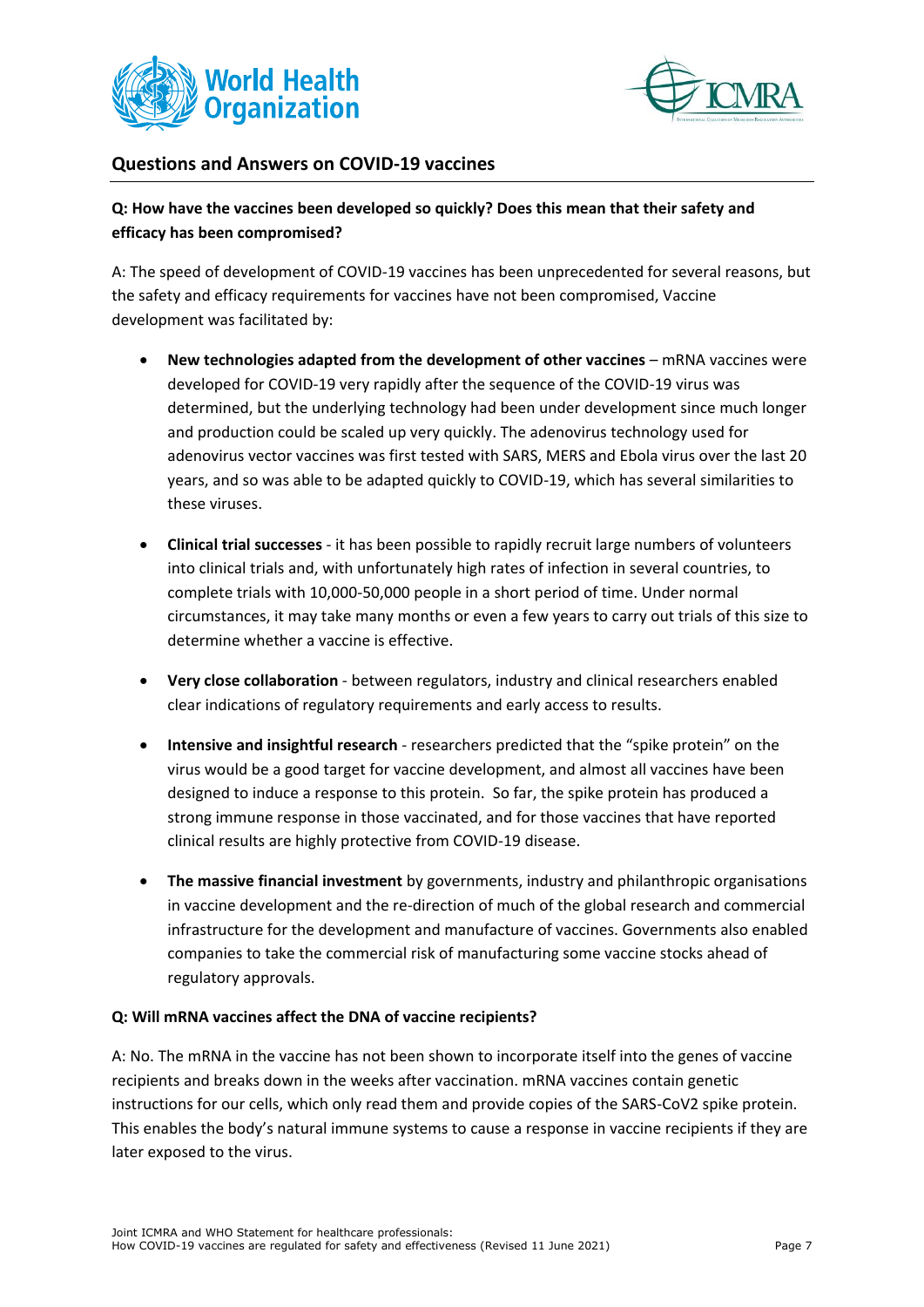



#### **Q: How long will COVID-19 vaccination provide protection for immunised people?**

A: We do not yet know how long protection from any of these vaccines lasts. We will get better insights over the next 12 months.

- The duration of protection provided by vaccines can vary. For example, the seasonal influenza vaccine is given annually, because the influenza virus mutates, and protection wanes over a number of months. Other vaccines, such as those for rubella or measles provide multi-year or even life-long protection from disease. Mutations in key viral proteins can mean that virus variants emerge. The SARS-CoV-2-coronavirus is prone to mutations that creates variants, some of which have become established in a number of regions of the world. The scientific community and regulators are very actively monitoring whether the current vaccines can continue protecting people from infection with new variants.
- A number of vaccine developers are currently developing vaccines against the range of variants, and it is likely that booster shots with these vaccines will increase protection against known variants. Regulators have agreed that review of data on vaccines against variants will be facilitated based on assessment of immune response to the variant, in the same way that new seasonal influenza vaccines are evaluated each year.

#### **Q: Why are there so many vaccine candidates?**

A: As the global seriousness of the pandemic became rapidly apparent, development of effective vaccines for COVID-19 became the top priority of many pharmaceutical companies and medical research institutes. There was also unprecedented government and private sector investment in vaccine development. There is now a wide range of technologies for developing new vaccines - and many of the organisations developing COVID-19 vaccines have particular experience in one or more of these technologies. This has ensured that there would still be vaccines available if some were not approved for reasons of efficacy, safety or manufacturing challenges.

#### **Q: What if many people start getting a reaction from a particular COVID-19 vaccine?**

A: Short-term reactions, such as soreness at the injection site, fatigue or headache are common following any vaccination with COVID-19 vaccines. These reactions usually pass in a day or two. If new evidence becomes available that suggests that a specific serious adverse event may be linked to a particular COVID-19 vaccine then regulators will take action, working collaboratively on a global basis and liaise with public health authorities. The type of actions that can be taken depend on the nature of the adverse event, and could range from issuing safety warnings for patients, healthcare professionals and the community; updating the product information or consumer information for the vaccine to show contraindications for the use in particular patients (e.g. those with certain comorbidities); to closely monitoring adverse events in certain groups of patients; preventing the release of a particular batch of vaccine through to temporary suspension of the use of the vaccine until more is known.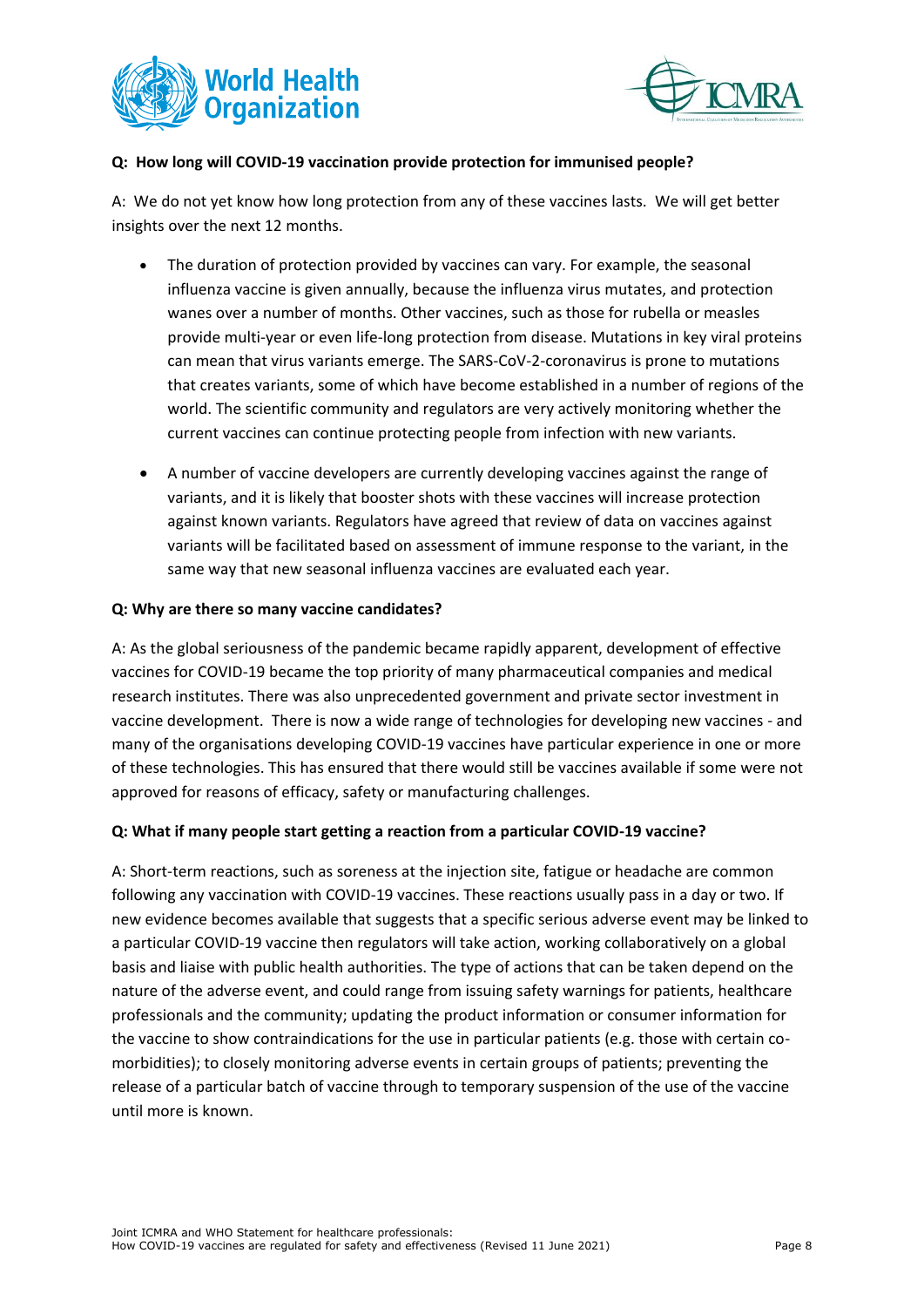



#### **Q: How are regulators speeding up the time it takes to authorise a COVID-19 vaccine?**

A: Many regulators globally have implemented faster access pathways for COVID-19 vaccines, without compromising on strict standards of safety, quality and efficacy.

- Some countries have Emergency Use Authorisation pathways which assess the available data at the time of authorisation. Exercising these provisions is a matter for those countries, taking into account the benefits versus risks in the context of the prevailing domestic pandemic situation. Different countries may coin this pathway or authorisation routes differently but essentially they follow the same principles.
- Other countries have implemented accelerated/priority, conditional or provisional approval schemes.
- Under normal circumstances, regulatory assessment begins once all information to support registration is available. For COVID-19 vaccines, many regulators have agreed to accept data on a rolling basis to enable early evaluation of data as it becomes available. Regulators will only be in a position to make a provisional approval decision for a vaccine once there is sufficient data to support adequately the safety, quality and effectiveness of the vaccine for its intended use. If a decision is made to grant provisional or conditional approval, it will be based on the requirement for the sponsor to submit more comprehensive, longer term clinical data, stability data and other information with agreed timelines.

## **Q: Did our country approve this COVID-19 vaccine, or are we relying on another country's approval?**

A: Most countries are carrying out independent regulatory evaluations on the submitted data for each vaccine. However, to ensure a more efficient use of resources and expertise, regulators in different countries are communicating closely on safety, efficacy and quality data and discussing technical issues as they may arise. In many cases principles of WHO Good Reliance Practices and collaborative mechanisms leverage the output of other regulators.

## **Q: Why weren't very rare blood clots with low platelets with the AstraZeneca or Janssen vaccines picked up during clinical trials?**

A: Thromboembolic events with concurrent thrombocytopenia are very rare – with estimates based on the number of spontaneous reports suggesting an overall incidence on the order of 10-15 cases per million doses. The clinical trials of these vaccines included large numbers of people, often with 10,000 to 20,000 individuals in the active vaccine arms, but even in trials of this size it was statistically unlikely that such very rare events would be detected. This shows the importance of continual safety monitoring during the use of these vaccines, to allow very rare events to be detected and investigated further.